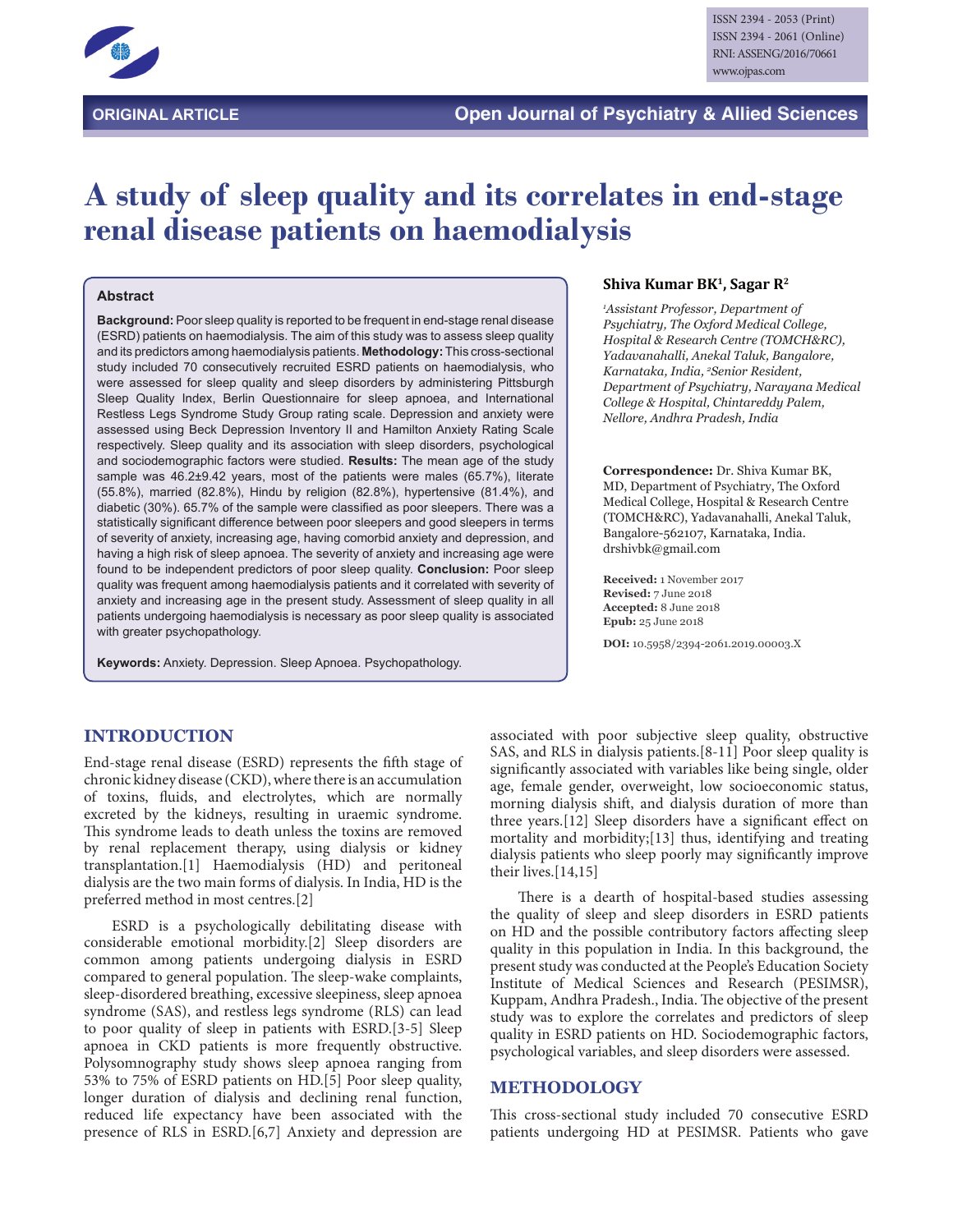consent to participate in the study were recruited. The study was done during July 2014 to December 2014. Ethical clearance for carrying out the study was obtained from the ethics committee of the institute.

## **Inclusion criteria**

All ESRD patients on HD Age: 18 years and above

# **Exclusion criteria**

Patients who are not willing to give consent to the study Patients with a psychiatric illness predating HD

### **Tools for assessment**

### *Semi-structured proforma*

It includes sociodemographic and other clinical details.

### *Becks depression inventory II (BDI)*

BDI is a 21-item self-report inventory for measuring the severity of depression. Responses are measured on a fourpoint Likert scale, ranging from zero to three (total scores can range from zero to 63). A score of zero to 13 indicates minimal depression, 14 to 19 mild form of depression, 20 to 28 moderate depression, and 29 to 63 indicates severe depression.[16] BDI is well-validated to measure the depressive symptoms in medical (ESRD) patients with high internal consistency, reliability (Cronbach's alpha 0.91),[17] and has been used previously in Indian studies.[2,18]

### *Hamilton anxiety rating scale (HAM-A)*

The HAM-A is a widely used and well-validated tool for measuring the severity of a patient's anxiety with good internal consistency, reliability (Cronbach's alpha 0.77 to 0.92). It consists of 14 items, each item is scored on a scale of zero (not present) to four (severe), with a total score range of zero to 56, where 14 to 17 indicates mild severity, 18 to 24 indicates mild to moderate severity, and 25 to 30 indicates moderate to severe anxiety.[19,20] HAM-A has been used previously to assess anxiety among patients with comorbid medical illness in India.[21,22]

### *Pittsburgh sleep quality index (PSQI)*

PSQI is a validated scale to assess sleep quality with good internal consistency and reliability (Cronbach's alpha 0.83). It has seven "components" (subjective sleep quality, sleep latency, sleep duration, sleep efficiency, sleep disturbance, use of sleep medications, and daytime dysfunction) scores. Each of the seven components of PSQI is scored from zero to three. The sum of scores for these seven components yields one global score. The global PSQI score can vary from zero to 21 and scores less than or equal to five indicates good sleepers and greater than five indicates poor sleeper.[23] PSQI has been used previously in Indian studies.[24,25]

### *Berlin questionnaire for sleep apnoea*

It is a validated scale to identify a patient at risk for the sleep apnoea with good internal consistency and reliability (Cronbach's alpha 0.86 to 0.92). It consists of three categories related to the risk of sleep apnoea. Category one is related to snoring and cessation of breathing, category two to daytime sleepiness, category three with high blood pressure and body mass index (BMI).

In category one and two, high risk was defined as persistent symptoms (more than three to four times/week). In category three, high risk was defined by the presence of hypertension (>140/90 mmHg or use of medication) or a BMI >30kg/m<sup>2</sup>.[26] The scale has been used previously in Indian studies.[27,28] Overall high risk was given to patients if there are two or more categories where the score was positive. Overall low risk was assigned to patients if only one or no categories were scored positive.

### *International RLS study group (IRLSSG) rating scale (IRLS)*

It is a valid instrument that has shown high internal consistency and reliability (Cronbach's alpha=0.86) to identify the severity of RLS. Scores interpreted as zero- none, one to ten as mild, 11 to 20 as moderate, 21 to 30 as severe, and 31 to 40 as very severe.[29] The scale has been used previously in Indian studies.[30,31]

### **Statistical analysis**

The data were analysed using Epi info<sup>TM</sup> software version 3.2. Frequency and percentages were calculated for all categorical data. Mean and the standard deviation was calculated for continuous data. Mann-Whitney test was used to assess the differences between two independent variables and Kruskal-Wallis test was used to assess the differences between three or more independent variables in a non-normally distributed sample. Fisher's exact test was used for categorical variables if the expected frequency was less than five in more than 20% of the cells. Spearman's correlation and multiple logistic regression analysis were used to analyse data. p-value of ≤0.05 is considered as statistically significant.

# **RESULTS**

The mean age group of the study sample was 46.2±9.42 years (minimum 26 years to maximum 65 years). The sample consisted of 65.7% males and 34.3% were females. Mean duration of dialysis was 15.84±10.33 months (minimum five months to maximum 60 months). Most of the patients were literate 39 (55.8%), married 58 (82.8%), Hindu by religion 58 (82.8%), hypertensive 57 (81.4%), 21 (30%) had diabetes mellitus, and 46 (65.7%) of the sample were classified as poor sleepers (PSQI ≥five) (Table 1).

Poor sleep quality was associated with anxiety, age, comorbid anxiety and depression, and having a high risk of sleep apnoea and this difference was found to be statistically significant. Good and poor sleepers did not differ significantly from each other in levels of depression, presence of RLS, or duration of dialysis (Table 2).

All the variables were studied in logistic regression model; however, few variables like education, Berlin Questionnaire for sleep apnoea scores, and the patients with comorbid anxiety and depression were excluded from the analysis due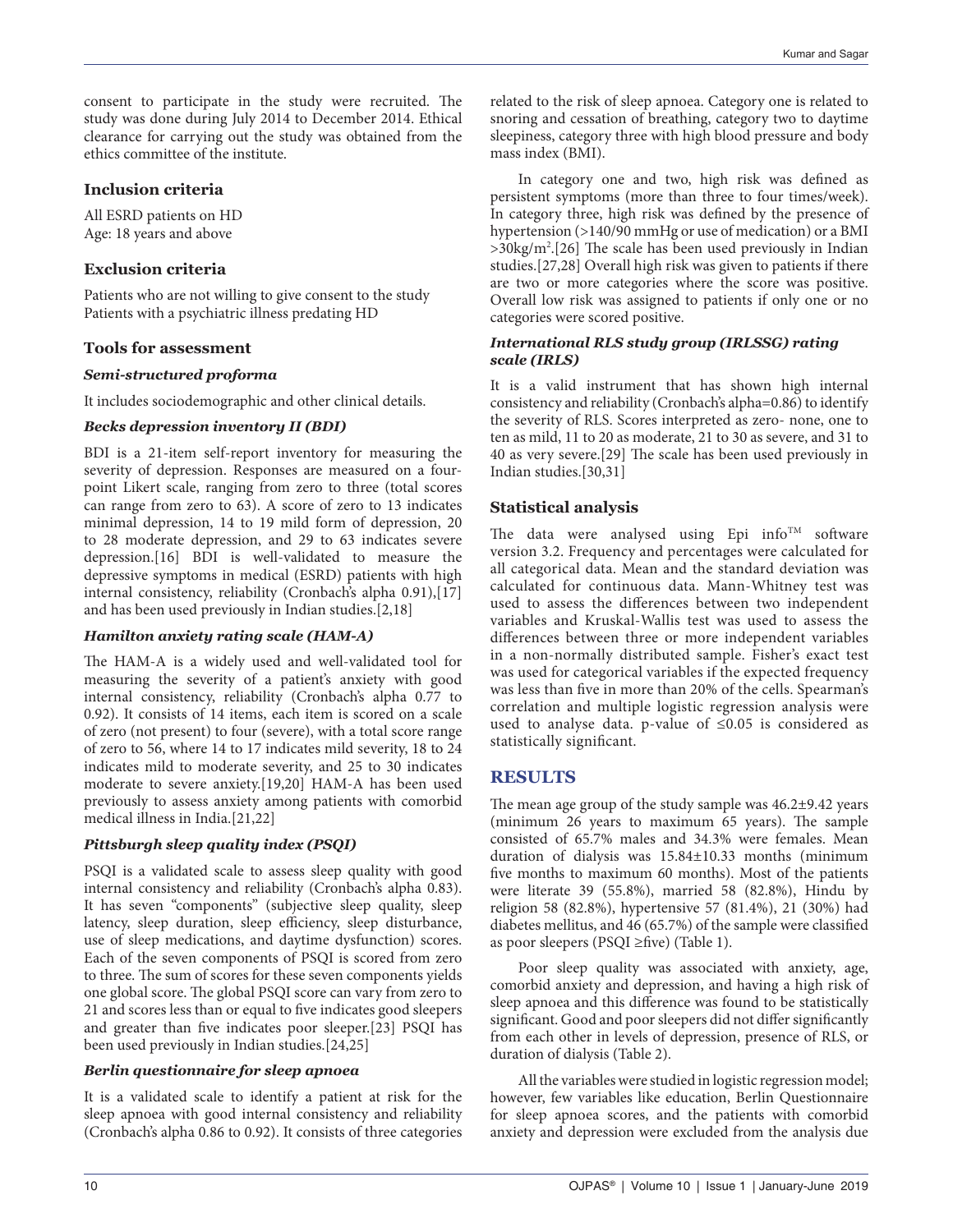| <b>Variables</b>  | Frequency (%) | <b>PSQI Mean±SD</b> | Test statistic and p-value |
|-------------------|---------------|---------------------|----------------------------|
| Gender            |               |                     |                            |
| Male              | 46 (65.7)     | 10.23±4.96          | $U = 427.5$                |
| Female            | 24 (34.3)     | 11.12±5.74          | p=0.12602                  |
| Education         |               |                     |                            |
| Illiterate        | 31 (44.2)     | 11.80±5.15          | Kw=3.5116                  |
| Primary           | 6(8.6)        | 9±5.47              | p=0.17277                  |
| Secondary         | 33(47.2)      | $9.86 + 5.47$       |                            |
| Religion          |               |                     |                            |
| Hindu             | 58 (82.8)     | 10.64±5.10          | Kw=0.1771                  |
| Muslim            | 6(8.6)        | 10.70±5.08          | p=0.91526                  |
| Christian         | 6(8.6)        | 10.64±5.18          |                            |
| Marital status    |               |                     |                            |
| Married           | 58 (82.8)     | 10.81±5.16          | $U = 298.5$                |
| Single            | 12 (17.2)     | $9.25 \pm 5.49$     | p=0.44726                  |
| Diabetes mellitus |               |                     |                            |
| Present           | 21(30)        | 8.85±6.39           | $U = 494$                  |
| Absent            | 49 (70)       | 11.26±4.50          | p=0.79486                  |
| Hypertension      |               |                     |                            |
| Present           | 57 (81.4)     | 10.73±5.18          | $U = 264$                  |
| Absent            | 13 (18.6)     | $9.69 \pm 5.49$     | p=0.1096                   |
| Total             | 70 (100)      |                     |                            |

p≤0.05=Statistically significant, SD=Standard deviation, U=Mann-Whitney test, Kw=Kruskal-Wallis test, PSQI=Pittsburgh Sleep Quality Index, ESRD=End-stage renal disease

| Table 2: Comparison of clinical, psychological, and sleep-related variables among good and poor sleepers |
|----------------------------------------------------------------------------------------------------------|
|----------------------------------------------------------------------------------------------------------|

| <b>Variables</b>                      | Good sleeper (N=24) | Poor sleeper (N=46) | <b>Test statistic</b> | p-value    |
|---------------------------------------|---------------------|---------------------|-----------------------|------------|
| Anxiety (HAM-A)                       | $10.45 \pm 5.18$    | $14.5 \pm 6.10$     | 345.5                 | 0.01078*   |
| Depression (BDI)                      | 16.87±7.66          | 16.80±7.99          | 521                   | 0.70394    |
| <b>IRLS</b>                           | $1.25 + 4.23$       | $4.10+9.29$         | 496                   | 0.4902     |
| Age                                   | 41.12±7.34          | 48.86±7.16          | 249                   | $0.00018*$ |
| Duration of dialysis                  | $13.41 \pm 5.80$    | 17.10±11.90         | 538                   | 0.86502    |
| Both anxiety and depression           |                     |                     |                       |            |
| Present                               | 0                   | 17 (36.96%)         | Fisher's $p=0.0003*$  |            |
| Absent                                | 24 (100%)           | 29 (63.04%)         |                       |            |
| Berlin Questionnaire for sleep apnoea |                     |                     | Fisher's p<0.0001*    |            |
| Low risk                              | 24 (100%)           | 16 (34.78%)         |                       |            |
| High risk                             | 0                   | 30 (65.22%)         |                       |            |

\*p≤0.05=Statistically significant, HAM‑A=Hamilton Anxiety Rating Scale, BDI=Becks Depression Inventory II, IRLS=International restless legs syndrome study group rating scale

to poor fit of the model. Increasing age and severity of anxiety were found to be an independent predictors of poor sleep quality (Table 3).

### **DISCUSSION**

A study conducted by Kusleikaite *et al*.[32] showed that 66.7% of ESRD patients on HD had poor sleep quality, which is similar to the results obtained in the present study (65.7%). Previous studies reported a prevalence ranging from 24.5% to 83.3% for poor sleep quality in HD patients,[33,34] which was higher compared to the prevalence of poor sleepers in the general population in India.[35]

We found that increasing age was significantly associated with poor sleep quality. Previous studies have reported increasing age to be significantly associated with poor sleep quality, i.e. younger patients had better sleep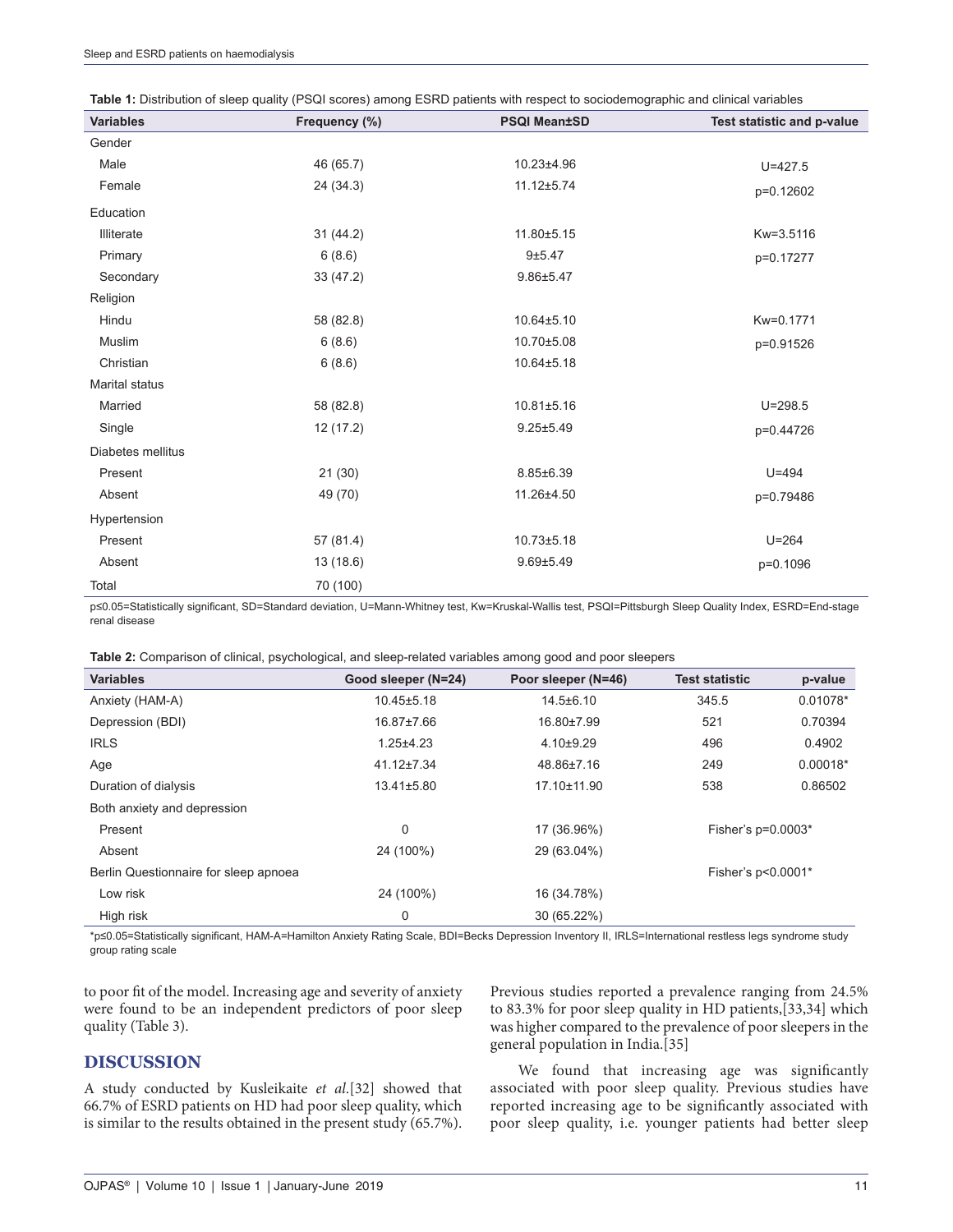**Table 3:** Multiple logistic regression analysis relating to outcome (PSQI) with clinical and sociodemographic variables

| <b>PSQI</b>          | $\beta$ -coef | <b>Odds ratio</b> | 95% confidence interval | p>[Z]    |
|----------------------|---------------|-------------------|-------------------------|----------|
| Age                  | 0.249         | 1.283             | 1.086-1.515             | $0.003*$ |
| Sex                  | $-0.438$      | 0.645             | 0.149-2.786             | 0.557    |
| Marital status       | 1.510         | 4.528             | 0.499-41.041            | 0.179    |
| Religion             | $-1.269$      | 0.280             | 0.032-2.454             | 0.251    |
| Diabetes mellitus    | $-0.017$      | 0.982             | 0.225-4.272             | 0.981    |
| Hypertension         | $-0.505$      | 0.602             | 0.115-3.144             | 0.548    |
| Duration of dialysis | 0.037         | 1.037             | 0.961-1.120             | 0.340    |
| HAM-A                | 0.149         | 1.161             | 1.006-1.332             | $0.040*$ |
| <b>BDI</b>           | 0.050         | 1.051             | 0.950-1.164             | 0.330    |
| <b>IRLS</b>          | 0.002         | 1.002             | 0.899-1.117             | 0.966    |

\*p≤0.05=Statistically significant, β‑coef=β coefficient, SE=Standard error, Z=Standardised coefficients, PSQI=Pittsburgh Sleep Quality Index, HAM‑A=Hamilton Anxiety Rating Scale, BDI=Becks Depression Inventory II, IRLS=International restless legs syndrome study group rating scale

quality than older individuals.[36-38] Multiple logistic regression analysis shows age as a significant independent predictor of sleep quality ( $\beta$ =0.249, p=0.003). Similarly, studies done by Menon *et al*.[12] and Eryavuz *et al*.[39] show age as one of the independent predictors of sleep quality. This may be due to age-related changes in sleep, or due to lifestyle modification, comorbid physical diseases, or multiple medications use.

Anxiety levels were significantly greater in poor sleepers. Similar studies by Danielle *et al*.[40] and Guney *et al*.[41] show a significant association between anxiety scores and PSQI global scores.[40,41] Poor quality of sleep had a positive correlation with the increased severity of anxiety (r=0.264, p=0.05); also, few other studies show a positive correlation of anxiety with poor sleep quality in chronic HD patients.[42,43] Anxiety was an independent predictor for sleep quality that was statistically significant ( $\beta$ =0.149, SE=0.072, p=0.04). Similarly, studies by Masoumi *et al*.[44] and Gholamrezaei *et al*.[45] show anxiety as one of the independent predictors of sleep quality. Anxiety might lead to arousal and other symptoms like palpitations, tremors, indigestion, numbness/ tingling, nervousness, shortness of breath, diaphoresis, and fear about consequences in ESRD patients leading to poor sleep quality.

This study shows that poor sleepers were associated with both comorbid anxiety and depression (36.96%), a finding that has been corroborated by previous research.[41,46,47] According to a study by Iliescu *et al*.,[4] dialysis patients had 20% prevalence of overt depression with PSQI score greater than five, while among ESRD patients with almost nil depression reported normal sleep.[48] Similarly, in the present study, patients with only anxiety and with comorbid anxiety and depression were associated with poor sleep quality; but, depression alone was not associated with poor sleep quality, this may be because the majority of patients (52.9%) in the study sample had no or minimal depression.

This study shows that poor sleepers had a statistically significant high risk of sleep apnoea (65.22%). These sleep apnoea syndromes were common among dialysis patients and were associated with poor sleep quality.[49,50] Obstructive sleep apnoea was associated with frequent arousals[51] and hence, it worsens the quality of sleep.

#### **Conclusion**

Poor sleep quality is frequent in HD patients and it is associated with anxiety and increasing age of the patients in the present study. Early diagnosis and treatment of anxiety and disturbed sleep will improve quality of life and decreased morbidity in ESRD patients undergoing HD.

#### **Limitations of the study**

This was a cross-sectional study and hence, no cause and effect relationships between the studied parameters and quality of sleep could be established. We assessed sleep disorders subjectively, did not perform polysomnography for objective sleep measure. ESRD patients who had a past history of sleep disorders predating their dialysis was not considered in this study. Comorbidities such as substance use, personality factors, and biochemical parameters like serum phosphate, C-reactive protein levels, triglyceride levels, haemoglobin levels were not considered in this study. The study sample was small with no control group; thus, our result may not be generalised. More studies involving larger sample is recommended.

#### **ACKNOWLEDGMENTS**

We thank patients and management of PESIMSR for supporting us to complete this study.

#### **REFERENCES**

- 1. Bargman JM, Skorecki K. Chronic kidney disease. In: Longo D, Fauci A, Kasper D, Hauser S, Jameson J, Loscalzo J, editors. Harrison's principles of internal medicine. 18<sup>th</sup> ed. New York, NY: McGraw-Hill; 2012:2308-21.
- 2. Pawar AA, Rathod J, Chaudhury S, Saxena SK, Saldanha D, Ryali VS, *et al*. Cognitive and emotional effects of renal transplantation. Indian J Psychiatry. 2006;48:21-6.
- 3. Williams SW, Tell GS, Zheng B, Shumaker S, Rocco MV, Sevick MA. Correlates of sleep behavior among hemodialysis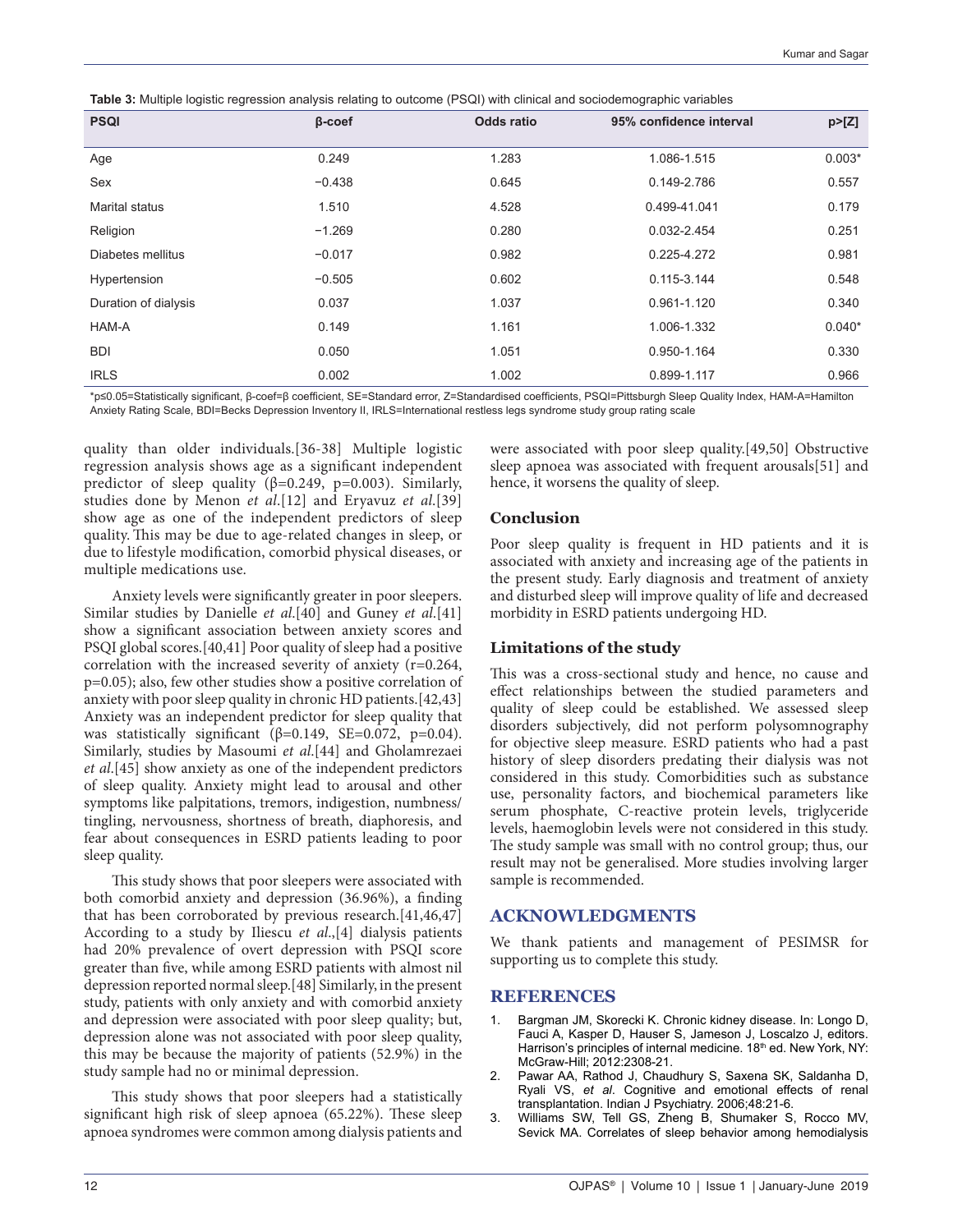patients. The kidney outcomes prediction and evaluation (KOPE) study. Am J Nephrol. 2002;22:18-28.

- 4. Iliescu EA, Coo H, McMurray MH, Meers CL, Quinn MM, Singer MA, *et al*. Quality of sleep and health-related quality of life in haemodialysis patients. Nephrol Dial Transplant. 2003;18:126-32.
- 5. Pressman MR, Benz RL, Peterson DD. High incidence of sleep disorders in end stage renal disease patients. Sleep Res. 1995;24:417A.
- 6. Perl J, Unruh ML, Chan CT. Sleep disorders in end-stage renal disease: 'markers of inadequate dialysis'? Kidney Int. 2006;70:1687-93.
- 7. Culebras A. [Restless leg syndrome. Diagnosis and treatment]. [Article in Spanish] Rev Neurol. 2001;32:281-3.
- 8. Holley JL, Nespor S, Rault R. A comparison of reported sleep disorders in patients on chronic hemodialysis and continuous peritoneal dialysis. Am J Kidney Dis. 1992;19:156-61.
- 9. Kielb SA, Ancoli-Israel S, Rebok GW, Spira AP. Cognition in obstructive sleep apnea-hypopnea syndrome (OSAS): current clinical knowledge and the impact of treatment. Neuromolecular Med. 2012;14:180-93.
- 10. Gałecki P, Florkowski A, Zboralski K, Pietras T, Szemraj J, Talarowska M. [Psychiatric and psychological complications in obstructive sleep apnea syndrome]. [Article in Polish] Pneumonol Alergol Pol. 2011;79:26-31.
- 11. Sevim S, Dogu O, Kaleagasi H, Aral M, Metin O, Camdeviren H. Correlation of anxiety and depression symptoms in patients with restless legs syndrome: a population based survey. J Neurol Neurosurg Psychiatry. 2004;75:226-30.
- 12. Menon VB, Alla P, Madhuri S, Sanathan SR, Shetty MS, Ram D. Sleep quality in end-stage renal disease patients on maintenance hemodialysis: a six month prospective survey. Int J Pharm Sci Res. 2015;6:660-8.
- 13. Parker KP. Sleep disturbances in dialysis patients. Sleep Med Rev. 2003;7:131-43.
- 14. Kimmel PL. Go to bed and get a good night's sleep: you need your rest! Am J Kidney Dis. 2000;35:1221-3.
- 15. Kimmel PL, Gavin C, Miller G, Mendelson WB, Wernli I, Neugarten J. Disordered sleep and noncompliance in a patient with end-stage renal disease. Adv Ren Replace Ther. 1997;4:55-67.
- 16. Beck AT, Steer RA, Ball R, Ranieri W. Comparison of Beck Depression Inventories -IA and -II in psychiatric outpatients. J Pers Assess. 1996;67:588-97.
- 17. Dozois DJA, Covin R. The Beck Depression Inventory-II (BDI-II). In: Hersen M, Hilsenroth MJ, Segal DL, editors. Comprehensive handbook of psychological assessment: personality assessment. New York: John Wiley & Sons; 2004:50-69.
- 18. Khandelwal A, Gaikwad SJ, Kumbhar MA, Joshi VV, Kulkarni SV, Patil NP. Study of anxiety and depression in patients undergoing maintenance hemodialysis for chronic renal failure. Int Med J. 2017;4:523-7.
- 19. Hamilton M. The assessment of anxiety states by rating. Br J Med Psychol. 1959;32:50-5.
- 20. Maier W, Buller R, Philipp M, Heuser I. The Hamilton Anxiety Scale: reliability, validity and sensitivity to change in anxiety and depressive disorders. J Affect Disord. 1988;14:61-8.
- 21. Sarkar S, Chadda RK, Kumar N, Narang R. Anxiety and depression in patients with myocardial infarction: findings from a centre in India. Gen Hosp Psychiatry. 2012;34:160-6.
- 22. Nadpara J, Tadke R, Faye A, Gawande S, Bhave S, Kirpekar V, *et al*. Study of anxiety in patients with moderate alopecia. Ann Indian Psychiatry. 2017;1:29-33.
- 23. Buysse DJ, Reynolds CF 3rd, Monk TH, Berman SR, Kupfer DJ. The Pittsburgh Sleep Quality Index: a new instrument for psychiatric practice and research. Psychiatry Res. 1989;28:193-213.
- 24. Panda S, Taly AB, Sinha S, Gururaj G, Girish N, Nagaraja D. Sleep-related disorders among a healthy population in South India. Neurol India. 2012;60:68-74.
- 25. Kaur G, Sharma V, Singh A. Association of sleep quality with general health: an Indian college students study. Int J Med Sci Public Health. 2015; 4:1767-71.
- 26. Netzer NC, Stoohs RA, Netzer CM, Clark K, Strohl KP. Using

the Berlin Questionnaire to identify patients at risk for the sleep apnea syndrome. Ann Intern Med. 1999;131:485-91.

- 27. Rai M, Rustagi T, Rustagi S, Kohli R. Depression, insomnia and sleep apnea in patients on maintenance hemodialysis. Indian J Nephrol. 2011;21:223-9.
- 28. Farooq SSA, Mehfooz N, Malik MA, Nazir N, Dar K, Patigaroo SA. Obstructive sleep apnea: an experience. Int J Med Sci Public Health. 2016;5:1960-5.
- 29. Walters AS, LeBrocq C, Dhar A, Hening W, Rosen R, Allen RP, *et al*.; International Restless Legs Syndrome Study Group. Validation of the International Restless Legs Syndrome Study Group rating scale for restless legs syndrome. Sleep Med. 2003;4:121-32.
- 30. Gupta R, Lahan V, Goel D. Translation and validation of International Restless Leg Syndrome Study Group rating scale in Hindi language. Ann Indian Acad Neurol. 2011;14:257-61.
- 31. Bhowmik D, Bhatia M, Gupta S, Agarwal SK, Tiwari SC, Dash SC. Restless legs syndrome in hemodialysis patients in India: a case controlled study. Sleep Med. 2003;4:143-6.
- 32. Kusleikaite N, Bumblyte IA, Razukeviciene L, Sedlickaite D, Rinkūnas K. [Sleep disorders and quality of life in patients on hemodialysis]. [Article in Lithuanian] Medicina (Kaunas). 2005;41 Suppl 1:69-74.
- 33. Liu HX, Lin J, Lin XH, Wallace L, Teng S, Zhang SP, *et al*. Quality of sleep and health-related quality of life in renal transplant recipients. Int J Clin Exp Med. 2015;8(9):16191-8.
- 34. Parvan K, Lakdizaji S, Roshangar F, Mostofi M. Quality of sleep and its relationship to quality of life in hemodialysis patients. J Caring Sci. 2013;2:295-304.
- 35. Gupta R, Das S, Gujar K, Mishra KK, Gaur N, Majid A. Clinical practice guidelines for sleep disorders. Indian J Psychiatry. 2017;59(Suppl 1):S116-S138.
- 36. Yoshioka M, Ishii T, Fukunishi I. Sleep disturbance of end-stage renal disease. Jpn J Psychiatry Neurol. 1993;47:847-51.
- 37. Tel H, Tel H, Esmek M. Quality of sleep in hemodialysis patients. Dial Transplant. 2007;36:479-84.
- 38. Cengić B, Resić H, Spasovski G, Avdić E, Alajbegović A. Quality of sleep in patients undergoing hemodialysis. Int Urol Nephrol. 2012;44:557-67.
- 39. Eryavuz N, Yuksel S, Acarturk G, Uslan I, Demir S, Demir M, *et al*. Comparison of sleep quality between hemodialysis and peritoneal dialysis patients. Int Urol Nephrol. 2008;40:785-91.
- 40. Danielle FMEH, Mahamat M, Francois KF, Marie-Patrice H, Gloria A. Sleep quality on maintenance hemodialysis patients in Douala General Hospital in Cameroon. Open J Nephrol. 2017;7:61-8.
- 41. Guney I, Atalay H, Solak Y, Altintepe L, Toy H, Tonbul HZ, *et al*. Predictors of sleep quality in hemodialysis patients. Int J Artif Organs. 2010;33:154-60.
- 42. Sabry AA, Abo-Zenah H, Wafa E, Mahmoud K, El-Dahshan K, Hassan A, *et al*. Sleep disorders in hemodialysis patients. Saudi J Kidney Dis Transpl. 2010;21:300-5.
- 43. Noda A, Nakai S, Soga T, Sugiura T, Iwayama N, Maeda K, *et al*. Factors contributing to sleep disturbance and hypnotic drug use in hemodialysis patients. Intern Med. 2006;45:1273-8.
- 44. Masoumi M, Naini AE, Aghaghazvini R, Amra B, GholamrezaeiA. Sleep quality in patients on maintenance hemodialysis and peritoneal dialysis. Int J Prev Med. 2013;4:165-72.
- 45. Gholamrezaei A, Masoumi M, Mortazavi M, Amra B. Restless legs syndrome and its association with poor sleep quality, mood disorders, and one-year cardiovascular mortality in patients on chronic dialysis. Sleep Med. 2013;14(Suppl 1):e135-e136.
- 46. Araujo SM, de Bruin VM, Daher Ede F, Almeida GH, Medeiros CA, de Bruin PF. Risk factors for depressive symptoms in a large population on chronic hemodialysis. Int Urol Nephrol. 2012;44:1229-35.
- 47. Pai MF, Hsu SP, Yang SY, Ho TI, Lai CF, Peng YS. Sleep disturbance in chronic hemodialysis patients: the impact of depression and anemia. Ren Fail. 2007;29:673-7.
- 48. Mollaoğlu M. Sleep in patients with ESRD undergoing hemodialysis. In: Carpi A, editor. Progress in hemodialysis - from emergent biotechnology to clinical practice. InTech; 2011:407-28.
- 49. Chen WC, Lim PS, Wu WC, Chiu HC, Chen CH, Kuo HY, *et al*. Sleep behavior disorders in a large cohort of chinese